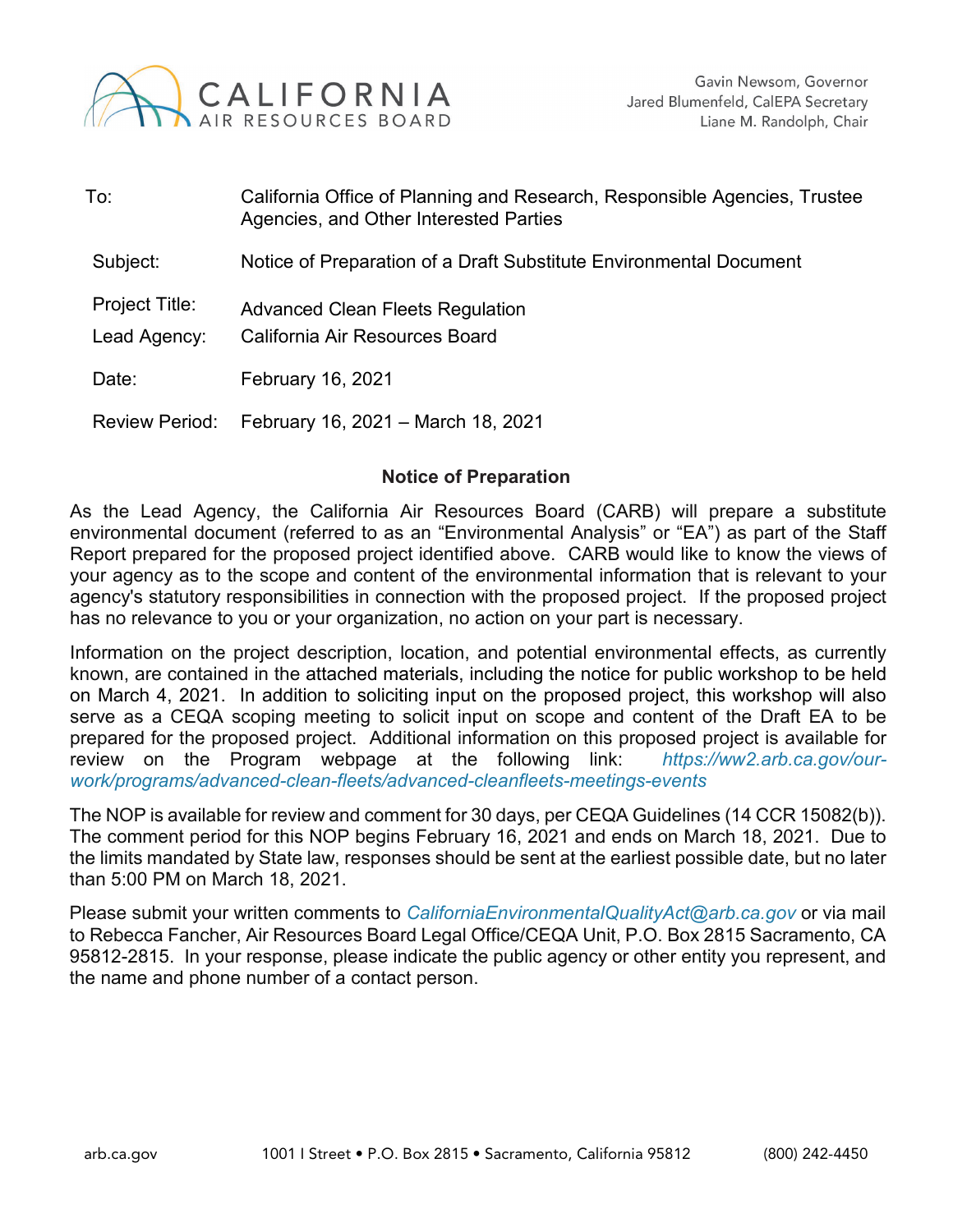**Date:** 02/16/2021 **Signature:**

Rebecca Fancher

Rebecca Fancher Staff Air Pollution Specialist California Air Resources Board Legal Office/CEQA Unit P.O. Box 2815 Sacramento, CA 95812-2815 *[CaliforniaEnvironmentalQualityAct@arb.ca.gov](mailto:CaliforniaEnvironmentalQualityAct@arb.ca.gov)*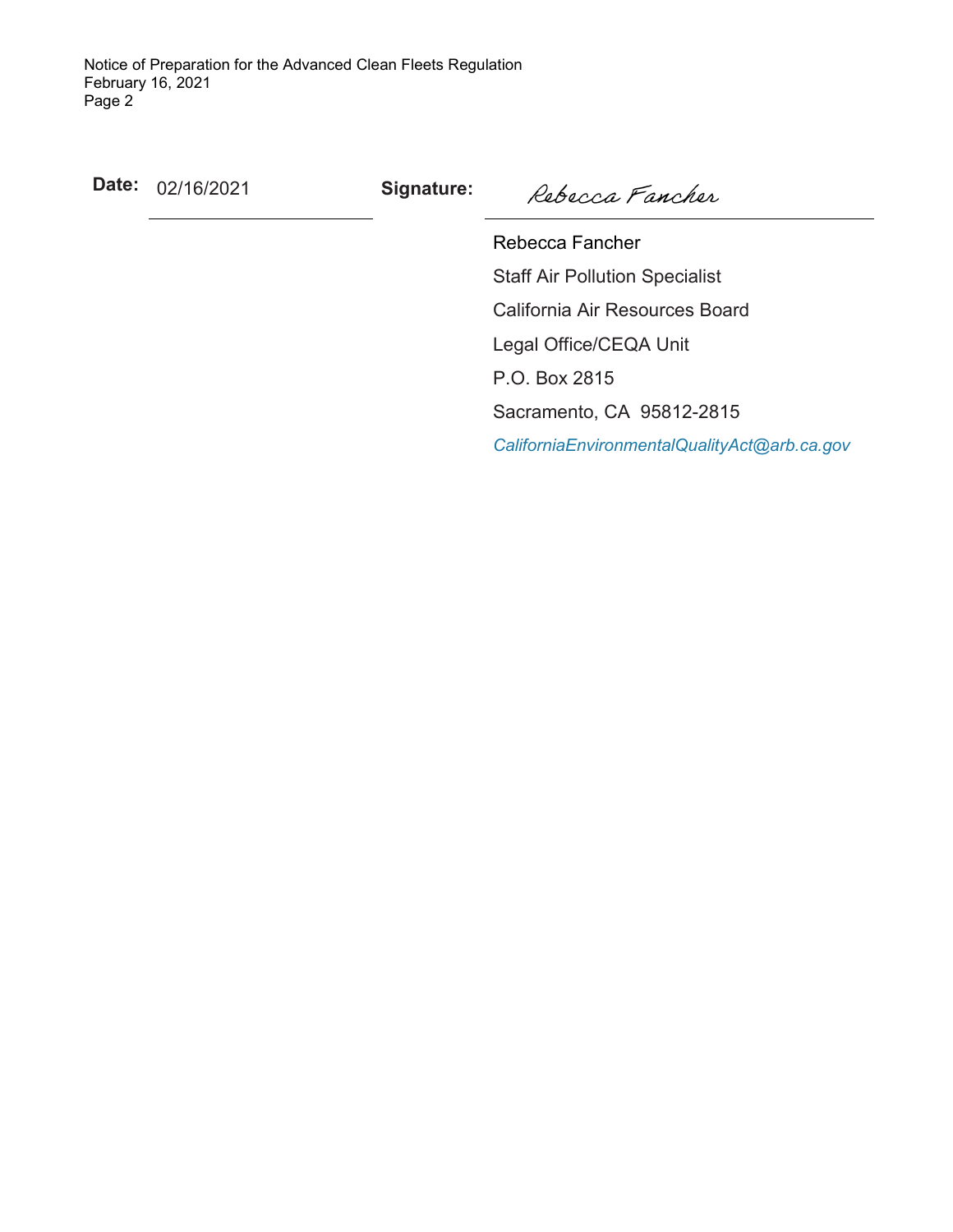### **List of Agencies to Review**

### *Distributed to agencies marked with an "X" below:*

| <b>STATE AGENCIES</b>                                                                                                                                                                                                                                                                                                                                                                                                                                                                                                                                                                                                                                                                                                                                                                                                                                                                                                                                                                                                                                                                                                                                                          |                                                                                                                                                                                                                                                                                                                                                                                                                                                                                                                                                                                                                                                                                                                                                                                                                                                                                                                                                                                                                                                                                                                                                                                                                                                                                                  |  |  |
|--------------------------------------------------------------------------------------------------------------------------------------------------------------------------------------------------------------------------------------------------------------------------------------------------------------------------------------------------------------------------------------------------------------------------------------------------------------------------------------------------------------------------------------------------------------------------------------------------------------------------------------------------------------------------------------------------------------------------------------------------------------------------------------------------------------------------------------------------------------------------------------------------------------------------------------------------------------------------------------------------------------------------------------------------------------------------------------------------------------------------------------------------------------------------------|--------------------------------------------------------------------------------------------------------------------------------------------------------------------------------------------------------------------------------------------------------------------------------------------------------------------------------------------------------------------------------------------------------------------------------------------------------------------------------------------------------------------------------------------------------------------------------------------------------------------------------------------------------------------------------------------------------------------------------------------------------------------------------------------------------------------------------------------------------------------------------------------------------------------------------------------------------------------------------------------------------------------------------------------------------------------------------------------------------------------------------------------------------------------------------------------------------------------------------------------------------------------------------------------------|--|--|
| ⊠ Boating & Waterways, Department of<br>⊠ California Highway Patrol<br>CalRecycle<br>⊠<br>⊠ Caltrans<br><b>Caltrans Planning</b><br>⊠<br>Conservation, Department of -- Oil, Gas &<br>$\boxtimes$<br><b>Geothermal Resources</b><br><b>⊠</b> Coastal Commission<br><b>⊠</b> Delta Protection Commission<br><b>⊠ Energy Commission</b><br>⊠ Fish & Wildlife, Department of<br>⊠ Food & Agriculture, Department of<br>⊠ Forestry and Fire Protection, Department<br>of<br>⊠ Health Services, Department of<br>⊠ Housing & Community Development<br>Integrated Waste Management Board<br>$\mathbf{X}$<br>⊠ Native American Heritage Commission<br><b>California Environmental Protection</b><br>$\vert x \vert$<br>Agency<br>⊠ Department of General Services<br>⊠ Department of Conservation<br><b>California High Speed Rail Authority</b><br>$\boxtimes$<br>⊠ Strategic Growth Council<br>Other: Employment Development<br>⊠<br>Department<br>⊠ Other: Exposition and State Fair, California<br><b>⊠</b> Other: Franchise Tax Board<br><b>EXI</b> Other: Department of Justice<br>Other: Military Department<br>⊠<br>⊠ Other: <b>DMV</b><br>⊠ Other: Prison Industry Authority | <b>OEHHA</b><br>⊠<br><b>Office of Historic Preservation</b><br>ᢂ<br>⊠ Office of Emergency Services<br>⊠ Parks & Recreation, Department of<br>⊠ Pesticide Regulation, Department of<br><b>⊠ Public Utilities Commission</b><br><b>Regional Water Quality Control Board</b><br>$\mathbf{\Sigma}$<br>#<br><b>図 Resources Agency</b><br>⊠ SF Bay Conservation & Development<br>Commission<br><b>State Lands Commission</b><br>$\overline{\mathsf{x}}$<br><b>⊠ State Water Resources Control Board</b><br>⊠ Tahoe Regional Planning Agency<br><b>Toxic Substances Control, Department of</b><br>⊠<br>University of California<br>⊠<br>⊠ Water Resources, Department of<br>⊠ Building Standards Commission<br>Department of Public Health<br>⊠<br><b>⊠ Tahoe Nature Conservancy</b><br>⊠ Sierra Nevada Nature Conservancy<br><b>⊠</b> Delta Conservancy<br>Other: Governor's Office of Planning and<br>⊠<br>Research<br>⊠ Other: California Conservation Corps<br>Other: Corrections and Rehabilitation,<br>⊠<br>Department<br>⊠ Other: Developmental Services.<br>Department of<br>⊠ Other: Education, Department of<br>⊠ Other: Emergency Medical Services<br>Authority<br>Other: Veteran's Affairs, Department of<br>$\vert x \vert$<br><b>Other: Department of State Hospitals</b><br>$\mathbf{X}$ |  |  |
| <b>AIR DISTRICTS</b>                                                                                                                                                                                                                                                                                                                                                                                                                                                                                                                                                                                                                                                                                                                                                                                                                                                                                                                                                                                                                                                                                                                                                           |                                                                                                                                                                                                                                                                                                                                                                                                                                                                                                                                                                                                                                                                                                                                                                                                                                                                                                                                                                                                                                                                                                                                                                                                                                                                                                  |  |  |
| ⊠ Amador County APCD<br>⊠ Antelope Valley AQMD                                                                                                                                                                                                                                                                                                                                                                                                                                                                                                                                                                                                                                                                                                                                                                                                                                                                                                                                                                                                                                                                                                                                 | <b>Monterey Bay Unified APCD</b><br>⊠<br><b>North Coast Unified AQMD</b><br>冈                                                                                                                                                                                                                                                                                                                                                                                                                                                                                                                                                                                                                                                                                                                                                                                                                                                                                                                                                                                                                                                                                                                                                                                                                    |  |  |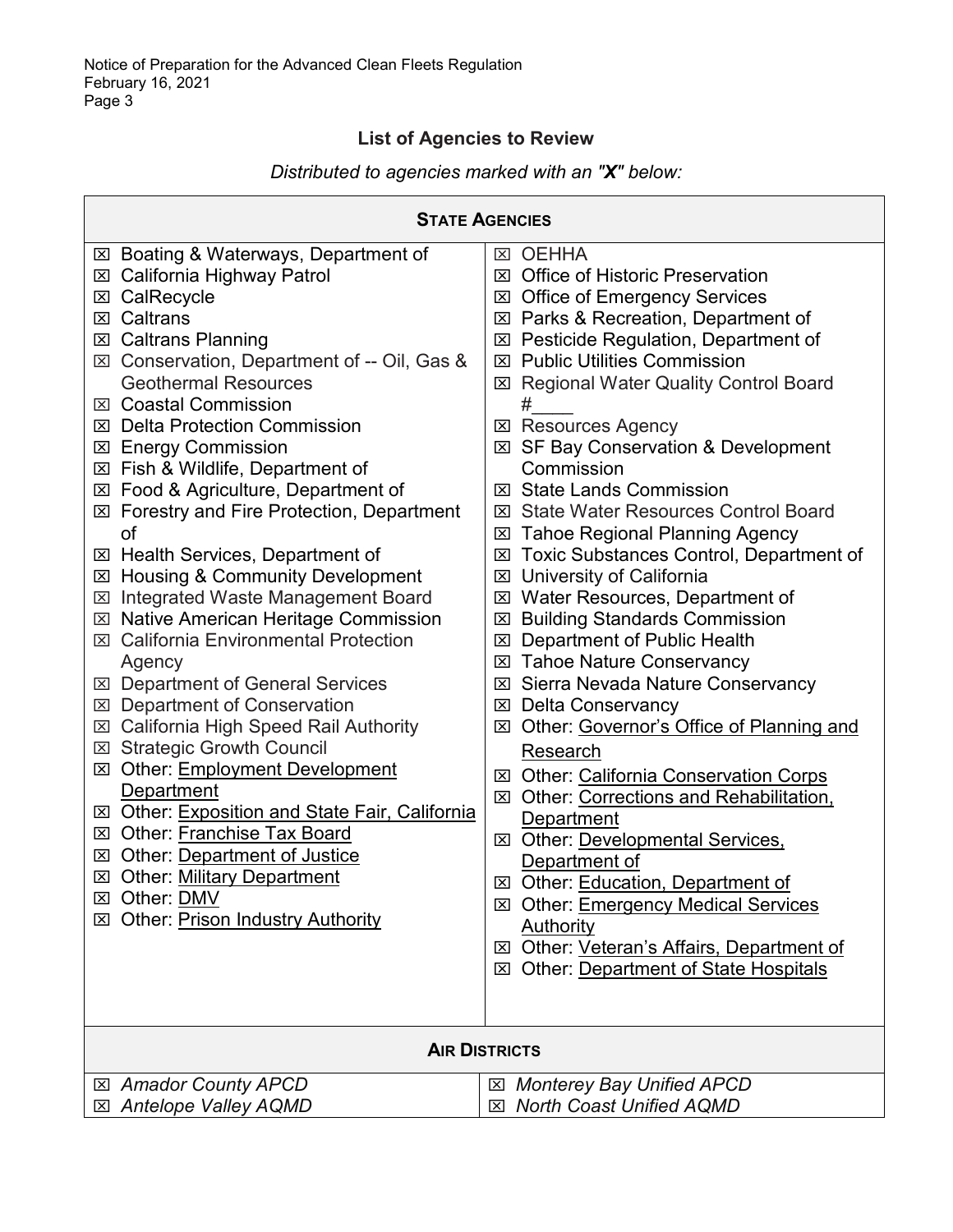Notice of Preparation for the Advanced Clean Fleets Regulation February 16, 2021 Page 4

| $\boxtimes$ Bay Area AQMD<br><b>Butte County AQMD</b><br>区<br><b>Calaveras County APCD</b><br>区<br><b>Colusa County APCD</b><br>⊠<br>County of El Dorado AQMD<br>⊠<br>Eastern Kern APCD<br>⊠<br><b>Feather River AQMD</b><br>$\mathsf{X}$<br><b>Glenn County APCD</b><br>⊠<br><b>Great Basin Unified APCD</b><br>⊠<br><b>Imperial County APCD</b><br>⊠<br><b>Lake County AQMD</b><br>図<br><b>Lassen County APCD</b><br>⊠<br><b>Mariposa County APCD</b><br>⊠<br><b>Mendocino County AQMD</b><br>⊠<br><b>Modoc County APCD</b><br>⊠<br><b>Mojave Desert AQMD</b><br>⊠ | ⊠ Northern Sierra AQMD<br><b>Northern Sonoma County APCD</b><br>$\boxtimes$<br><b>Placer County APCD</b><br>⊠<br>Sacramento Metropolitan AQMD<br>⊠<br>San Diego County APCD<br>⊠<br>San Joaquin Valley APCD<br>⊠<br>San Luis Obispo County APCD<br>⊠<br>Santa Barbara County APCD<br>⊠<br><b>Shasta County AQMD</b><br>⊠<br><b>Siskiyou County APCD</b><br>⊠<br><b>South Coast AQMD</b><br>⊠<br><b>Tehama County APCD</b><br>⊠<br><b>Tuolumne County APCD</b><br>⊠<br><b>Ventura County APCD</b><br>⊠<br>Yolo-Solano AQMD<br>⊠ |  |  |
|----------------------------------------------------------------------------------------------------------------------------------------------------------------------------------------------------------------------------------------------------------------------------------------------------------------------------------------------------------------------------------------------------------------------------------------------------------------------------------------------------------------------------------------------------------------------|--------------------------------------------------------------------------------------------------------------------------------------------------------------------------------------------------------------------------------------------------------------------------------------------------------------------------------------------------------------------------------------------------------------------------------------------------------------------------------------------------------------------------------|--|--|
| <b>OTHER INTERESTED PARTIES</b>                                                                                                                                                                                                                                                                                                                                                                                                                                                                                                                                      |                                                                                                                                                                                                                                                                                                                                                                                                                                                                                                                                |  |  |
|                                                                                                                                                                                                                                                                                                                                                                                                                                                                                                                                                                      |                                                                                                                                                                                                                                                                                                                                                                                                                                                                                                                                |  |  |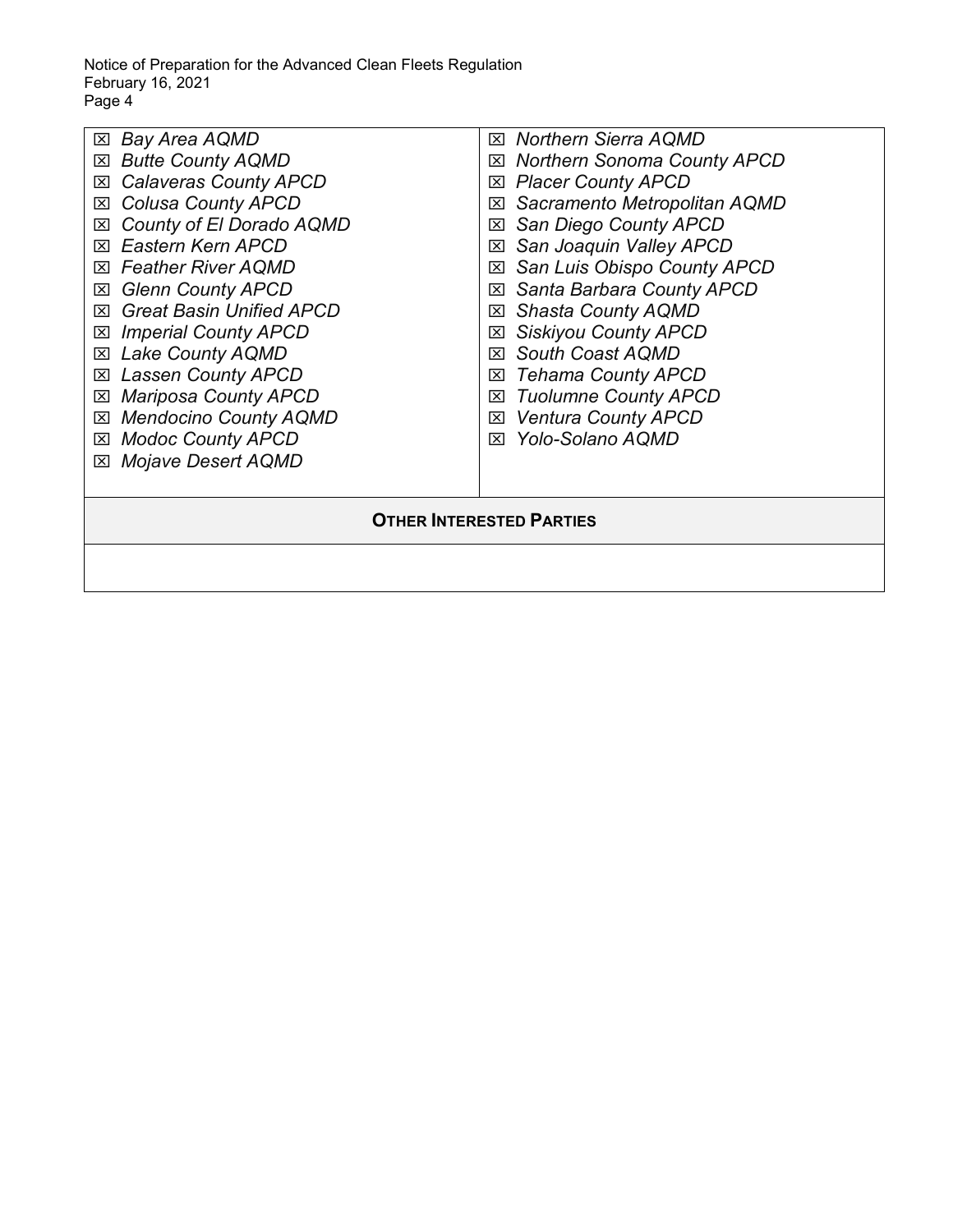Notice of Preparation for the Advanced Clean Fleets Regulation February 16, 2021 Page 5

### **PROJECT DESCRIPTION AND ENVIRONMENTAL EFFECTS**

A copy of an Initial Study is not attached because CARB complies with the California Environmental Quality Act (CEQA) through its regulatory program certified by the California Secretary for Natural Resources under Public Resources Code section 21080.5 (14 CCR 15251(d)). Public agencies with certified regulatory programs are exempt from certain CEQA requirements, including but not limited to, preparing environmental impact reports, negative declarations, and initial studies (14 CCR 15250).

The Draft Environmental Analysis (EA) will evaluate the potential for impacts to the environment as a result of the proposed project: Advanced Clean Fleets Regulation. The project and the nature of potential impacts that could result from the project are described below.

### • **PROJECT TITLE:**

Advanced Clean Fleets Regulation

### • **PROJECT LOCATION:**

The project has statewide applicability.

### • **PROJECT DESCRIPTION:**

CARB is proposing a regulation focused on strategies to ensure that the cleanest vehicles are deployed by government, business, and other entities in California to meet their transportation needs. This effort is part of a comprehensive strategy to achieve a zeroemission vehicle truck and bus fleet by 2045 everywhere feasible and significantly earlier for certain well-suited market segments as directed by the Advanced Clean Trucks Resolution and Executive Order N-79-20. The initial focus of the proposed regulation would be on drayage trucks as well as additional applications where zero emission technologies are well suited for use and reductions in diesel emissions exposure can be accelerated. The proposed Advanced Clean Fleets Regulation will have multiple components including requirements for public fleets, private and federal fleets, and drayage trucks.

### • **PROBABLE ENVIRONMENTAL EFFECTS:**

The Draft EA will evaluate the potential for impacts on the environmental resource areas found in Appendix G of the CEQA Guidelines. Potential adverse impacts would be associated with the reasonably foreseeable compliance responses related to the regulation, which may include but are not limited to the introduction of new zero emission and partially zero emissions vehicles; new charging, fueling and electrical infrastructure, and battery second life and water consumption of hydrogen production.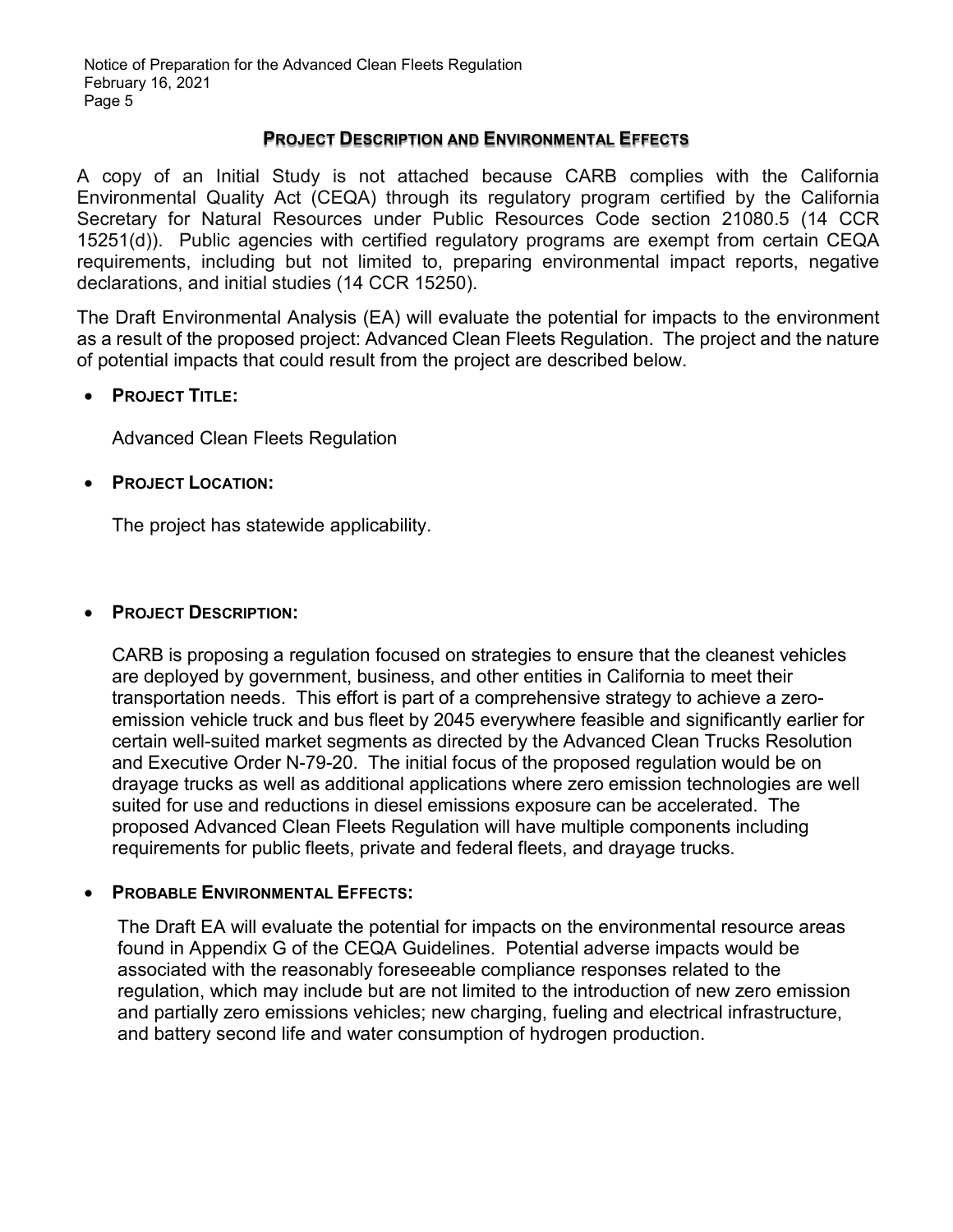Notice of Preparation for the Advanced Clean Fleets Regulation February 16, 2021 Page 6

The reasonably foreseeable compliance responses associated with the Advanced Clean Fleets Regulation could potentially adversely or beneficially affect the following resource areas, which will be further evaluated in the Draft EA:

- o Aesthetics
- o Agricultural and Forest Resources
- o Air Quality and Odors
- o Biological Resources
- o Cultural Resources
- o Geology, Seismicity, and Soils
- o Greenhouse Gases
- o Hazards and Hazardous Materials
- o Hydrology and Water Quality
- o **Land Use and Planning**
- o Noise
- o Transportation and Traffic
- o Utilities and Service Systems

Potential cumulative impacts and potential for growth inducement will be evaluated in the Draft EA, as well as alternatives, including the No Project Alternative.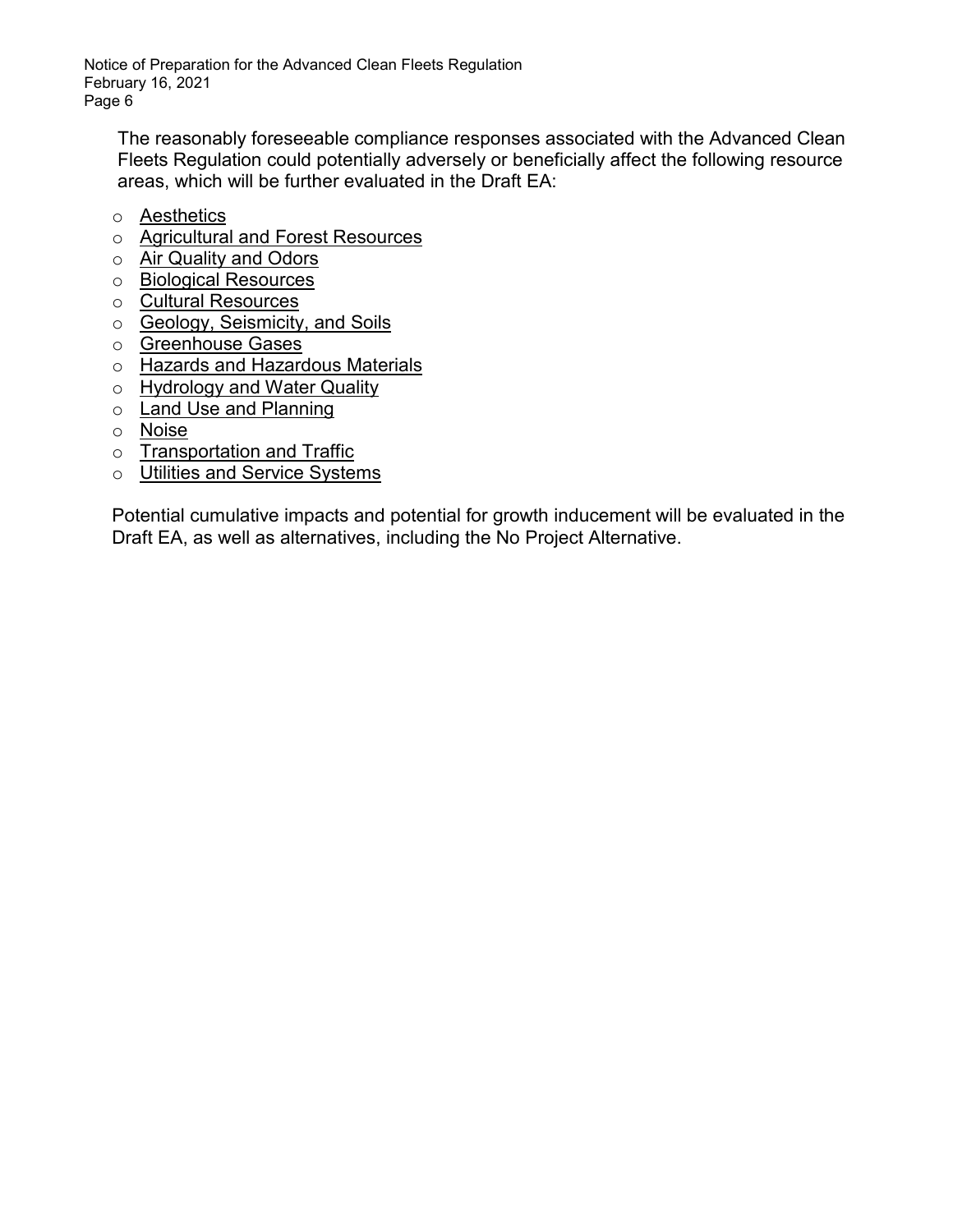### Notice of Public Workshop Meeting on March 4, 2021

Public Workshop to Discuss the Proposed Advanced Clean Fleets Regulation

#### CATEGORIES

Topics On-Road Heavy-Duty Vehicles Programs Advanced Clean Fleets Type Notice

### **CONTACT**

Email zevfleet@arb.ca.gov Phone (866) 634-3735 Advanced Clean Fleets

Mail-Out #MSC 21-2103, Posted February 5, 2021

The California Air Resources Board (CARB) invites you to participate in a workshop for the proposed Advanced Clean Fleets regulation. This regulation is focused on developing strategies to ensure that the cleanest vehicles are deployed by government, business, and other entities in California to meet their transportation needs. This effort is part of a comprehensive strategy to achieve a zero-emission vehicle (ZEV) truck and bus fleet by 2045 everywhere feasible and significantly earlier for certain market segments such as last mile delivery, public fleets, and drayage applications. This workshop will be presented twice on the same day using two identical GoToWebinar sessions as indicated below. The latter session is being offered for stakeholders who are unable to attend the earlier session.

The workshop will be two GoToWebinar sessions as follows:

| DATE:     | March 4, 2021                                                 |
|-----------|---------------------------------------------------------------|
| TIME:     | 1:00 p.m. $-$ 4:30 p.m. (PST)                                 |
|           | 5:00 p.m. $-8:30$ p.m. (PST)                                  |
| LOCATION: | https://attendee.gotowebinar.com/register/8666243310742273552 |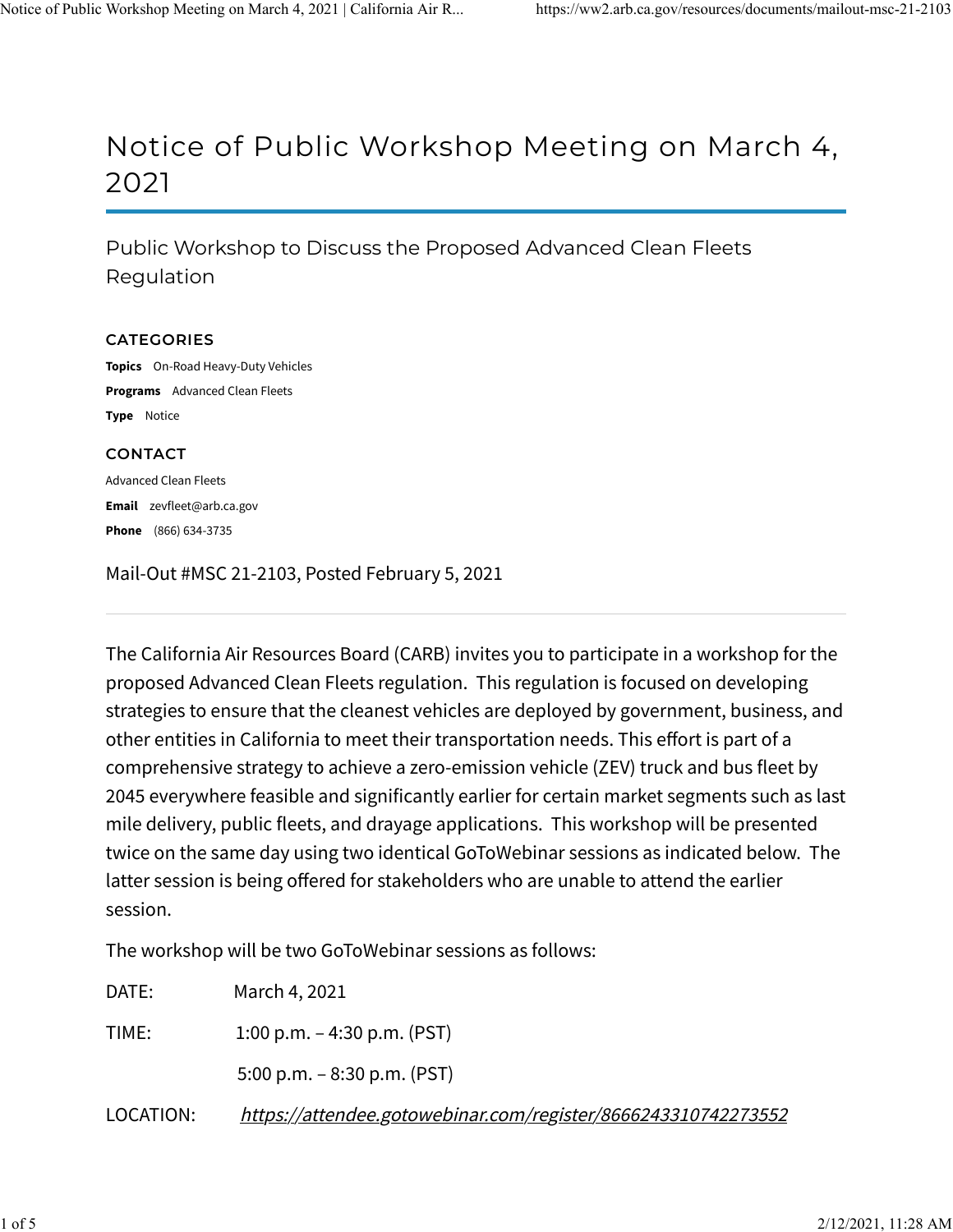The purpose of the workshop is to provide an overview of the regulation's scope and solicit stakeholder feedback on the proposed strategy as well as a discussion of alternative concepts. The workshop will include a discussion on the proposed schedule and requirements for the following:

- Public fleets (local and State)
- Drayage trucks
- Private and federal fleets
- Outsourcing for zero-emission transportation services

This notice and other meeting materials will be posted in advance of the workshop at https://ww2.arb.ca.gov/our-work/programs/advanced-clean-fleets/advanced-cleanfleets-meetings-events.

Informal public comments on the workshop or content may be submitted using a comment submittal form available at https://www.arb.ca.gov/lispub/comm2 /bcsubform.php?listname=acf-comments-ws&comm\_period=1. Informal comments already submitted can be viewed at https://www.arb.ca.gov/lispub/comm2 /bccommlog.php?listname=acf-comments-ws.

# Background

Achieving California's long-term air quality, climate, and public health goals will require a transition from the conventional combustion technologies to zero-emission everywhere feasible, and near-zero-emission powered by low-carbon renewable fuels everywhere else. On June 25, 2020, the Board approved the Advanced Clean Truck Regulation. Promoting the development and use of zero-emission trucks will contribute to the goals set in the Sustainable Freight Action Plan and will help achieve emission reductions as outlined in the State Implementation Plan, Senate Bill 350 (SB 350) (de León, Chapter 547, Statutes of 2015), Assembly Bill 32 (SB 32) (Nuñez, Chapter 488, Statutes of 2006), and SB 32 (Pavley, Chapter 249, Statutes of 2016). This effort is part of a broader strategy to increase clean, affordable transportation options such as zero-emission technologies, innovative methods to improve goods movement, and efficiency of transportation systems in California.

# Environmental Analysis

At the workshop, staff will also provide an overview of CARB's process for preparing the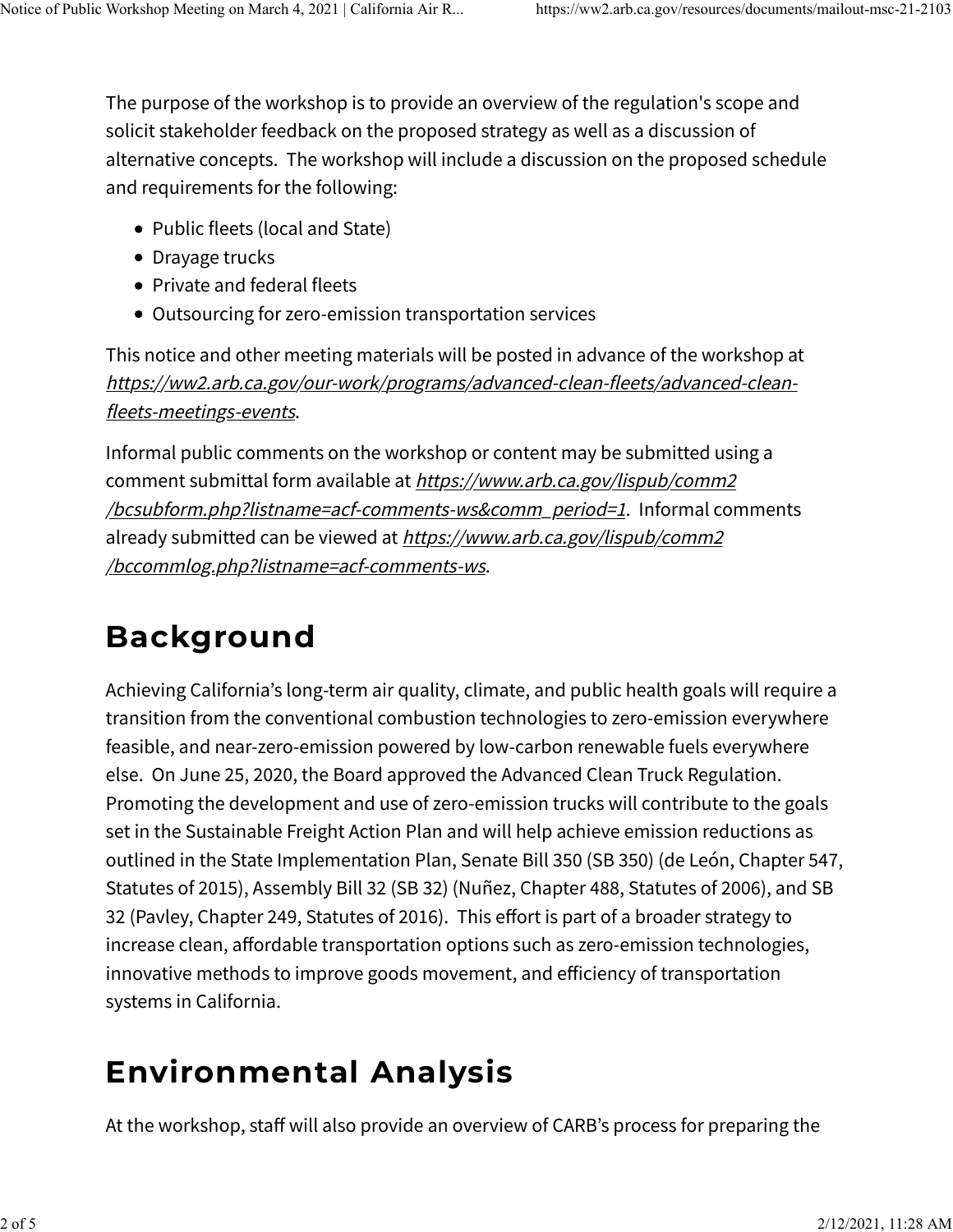environmental analysis (EA) and its content. Staff welcomes public input at the workshop on the appropriate scope and content of the EA at the beginning of our process, including the reasonably foreseeable methods of compliance with the proposal, the potential significant adverse impacts associated with the methods of compliance, potential feasible mitigation measures, and feasible alternatives to the proposal that could reduce or eliminate any significant adverse impacts. A draft of the EA will be released for public review and comment later this year.

## Contacts

For contact information and questions regarding the proposed Advanced Clean Fleets regulation, please visit https://ww2.arb.ca.gov/our-work/programs/advanced-cleanfleets.

## Special Accommodation

Consistent with California Government Code Section 7296.2, special accommodation or language assistance may be provided via the following:

- An interpreter to be available at the meeting;
- Documents made available in an alternate format or another language; and
- A disability-related reasonable accommodation.

To request special accommodations, please contact Beverly Bueno at (916) 323-7053 or by email at *EEOP@arb.ca.gov*. For language assistance, please contact the Diesel Hotline at 1-866-6DIESEL (1-866-634-3735) as soon as possible, but no later than ten business days before the scheduled meeting. TTY/TDD/Speech to Speech users may dial 711 for the California Relay Service.

Consecuente con la sección 7296.2 del Código de Gobierno de California, una acomodación especial o ayuda en otro idioma pueden ser suministradas para cualquiera de los siguientes:

- Un intérprete que esté disponible en la junta;
- Documentos disponibles en un formato alternativo u otro idioma; y
- Una adaptación razonable relacionada con la discapacidad.

Para solicitar acomodaciones especiales, por favor llame a Beverly Bueno al (916) 323- 7053 o por email a *EEOP@arb.ca.gov*. Para asistencia en su idioma, por favor llame a la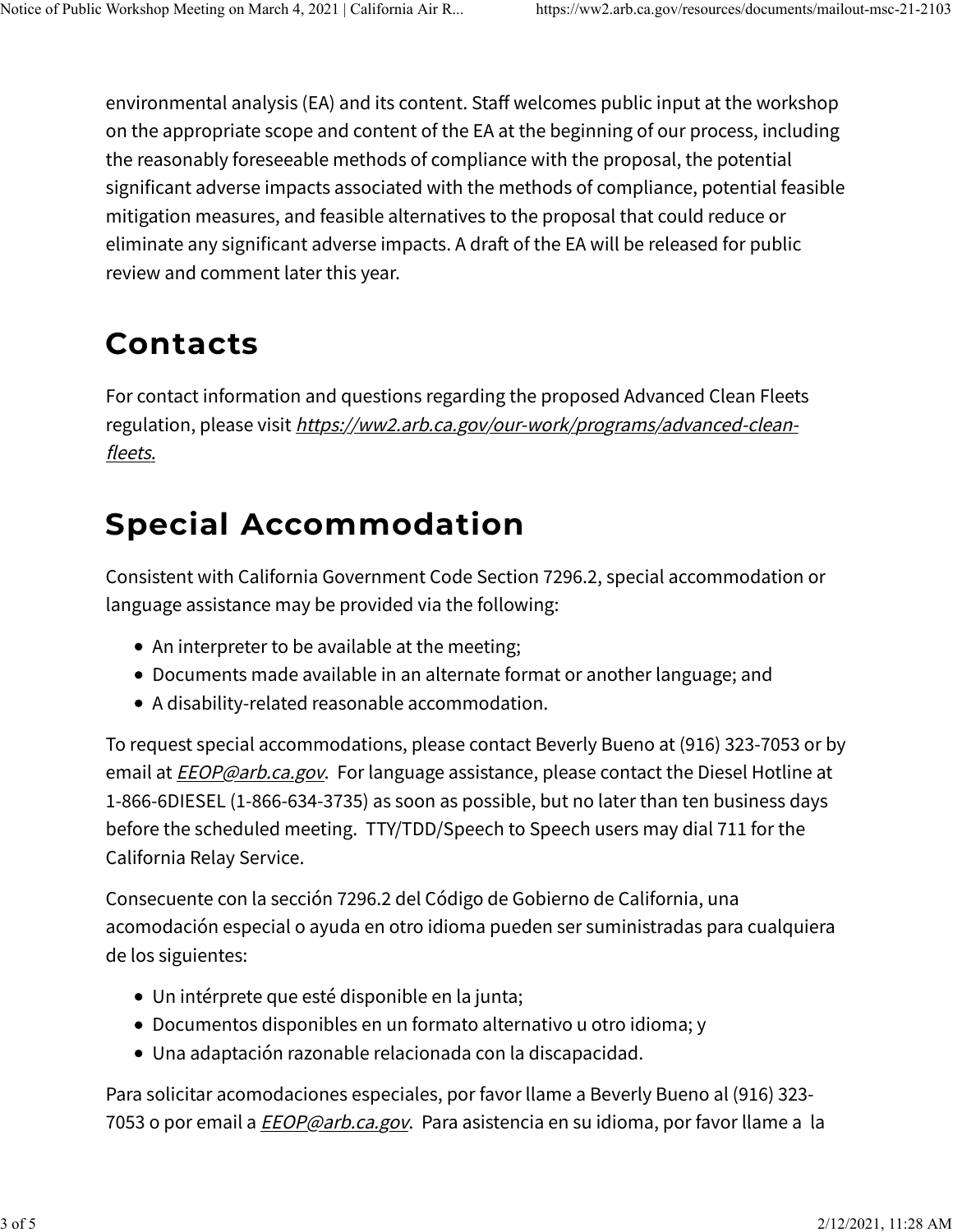Línea de Diésel al 1-866-6DIESEL (1-866-634-3735) lo más pronto posible, pero no menos de diez días hábiles antes de la reunión programada. TTY/TDD/Personas que necesiten este servicio pueden marcar al 711 para el Servicio de Retransmisión de Mensajes de California.

## RELATED RESOURCES

ATCM Rulemaking Documents- School Bus Idling and Idling at Schools

School Bus Idling and Idling at Schools

On-Road Heavy-Duty and Off-Road Compression Ignition Certification Programs: DF Validation Workshop Mail-Out #2

(800) 242-4450 | helpline@arb.ca.gov 1001 I Street, Sacramento, CA 95814 P.O. Box 2815, Sacramento, CA 95812